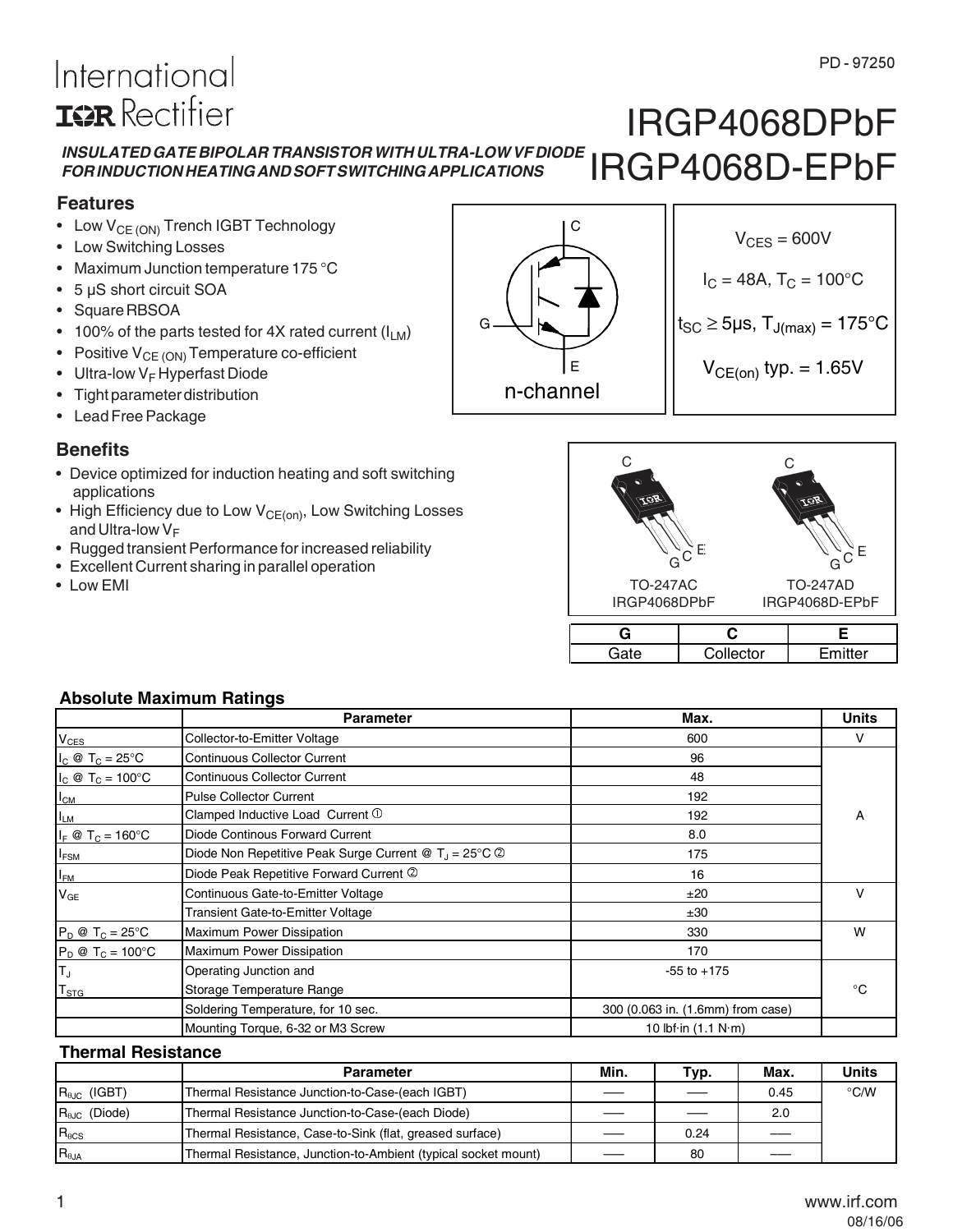### Electrical Characteristics @ T<sub>J</sub> = 25°C (unless otherwise specified)

|                                 | <b>Parameter</b>                        | Min. | Typ.  | Max. I                   | Unitsl | <b>Conditions</b>                                        | Ref.Fig         |
|---------------------------------|-----------------------------------------|------|-------|--------------------------|--------|----------------------------------------------------------|-----------------|
| $V_{(BR)CES}$                   | Collector-to-Emitter Breakdown Voltage  | 600  |       |                          | v      | $V_{GF} = 0V$ , $I_C = 100 \mu A$ ©                      | CT <sub>6</sub> |
| $\Delta V_{(BR)CES}/\Delta T_J$ | Temperature Coeff. of Breakdown Voltage |      | 0.30  |                          |        | $V^{\circ}C$   $V_{GF}$ = 0V, $I_{C}$ = 1mA (25°C-175°C) | CT <sub>6</sub> |
|                                 |                                         |      | 1.65  | 2.14                     |        | $I_C = 48A$ , $V_{GF} = 15V$ , $T_A = 25^{\circ}C$       | 4,5,6           |
| $V_{CE(on)}$                    | Collector-to-Emitter Saturation Voltage |      | 2.0   | $\overline{\phantom{0}}$ | V      | $I_c = 48A$ , $V_{GE} = 15V$ , $T_J = 150^{\circ}C$      | 8,9,10          |
|                                 |                                         |      | 2.05  | —                        |        | $I_C = 48A$ , $V_{GE} = 15V$ , $T_J = 175$ °C            |                 |
| $V_{GE(th)}$                    | Gate Threshold Voltage                  | 4.0  | --    | 6.5                      | v      | $V_{CE} = V_{GE}$ , $I_C = 1.4$ mA                       | 8.9             |
| $\Delta V_{GE(th)}/\Delta TJ$   | Threshold Voltage temp. coefficient     |      | $-21$ | —                        |        | mV/°C $V_{CE}$ = $V_{GE}$ , $I_C$ = 1.0mA (25°C - 175°C) | 10,11           |
| gfe                             | Forward Transconductance                |      | 32    |                          | S      | $V_{CE}$ = 50V, $I_C$ = 48A, PW = 80µs                   |                 |
| $I_{\text{CES}}$                | Collector-to-Emitter Leakage Current    |      | 1.0   | 150                      | μA     | $V_{GE} = 0V$ , $V_{CE} = 600V$                          |                 |
|                                 |                                         |      | 450   | 1000                     |        | $V_{GF} = 0V$ , $V_{CF} = 600V$ , $T_{J} = 175^{\circ}C$ |                 |
| V <sub>FM</sub>                 | Diode Forward Voltage Drop              |      | 0.96  | 1.05                     | v      | $I_F = 8.0A$                                             | $\overline{7}$  |
|                                 |                                         |      | 0.81  | 0.86                     |        | $I_F = 8.0A$ , $T_J = 150^{\circ}C$                      |                 |
| $I_{\texttt{GES}}$              | Gate-to-Emitter Leakage Current         |      |       | ±100                     | nA     | $V_{GF} = \pm 20V$                                       |                 |

### Switching Characteristics @ T<sub>J</sub> = 25°C (unless otherwise specified)

|                           | <b>Parameter</b>                   | Min. | Typ.               | Max.                     | <b>Units</b> | <b>Conditions</b>                                                                                                                                              | Ref.Fia                    |
|---------------------------|------------------------------------|------|--------------------|--------------------------|--------------|----------------------------------------------------------------------------------------------------------------------------------------------------------------|----------------------------|
| $\mathsf{Q}_{\mathsf{g}}$ | Total Gate Charge (turn-on)        |      | 95                 | 140                      |              | $I_C = 48A$                                                                                                                                                    | 18                         |
| $\mathbf{Q}_\mathrm{ge}$  | Gate-to-Emitter Charge (turn-on)   |      | 28                 | 42                       | nC           | $V_{GE}$ = 15V                                                                                                                                                 | CT <sub>1</sub>            |
| $Q_{gc}$                  | Gate-to-Collector Charge (turn-on) |      | 35                 | 53                       |              | $V_{CC}$ = 400V                                                                                                                                                |                            |
| $E_{\text{off}}$          | Turn-Off Switching Loss            |      | 1275               | 1481                     |              | $I_C = 48A$ , $V_{CC} = 400V$ , $V_{GF} = 15V$<br>$\mu$ J   R <sub>G</sub> = 10 $\Omega$ , L = 200 $\mu$ H,T <sub>J</sub> = 25°C<br>Energy losses include tail | CT <sub>4</sub>            |
| $t_{d(off)}$              | Turn-Off delay time                |      | 145                | 176                      | uJ           | $I_C = 48A$ , $V_{CC} = 400V$ , $V_{GE} = 15V$                                                                                                                 |                            |
| $t_f$                     | Fall time                          |      | 35                 | 46                       |              | $R_G = 10\Omega$ , L = 200µH,T <sub>J</sub> = 25°C                                                                                                             |                            |
| $E_{\text{off}}$          | <b>Turn-Off Switching Loss</b>     |      | 1585               |                          | uJ           | $I_C = 48A$ , $V_{CC} = 400V$ , $V_{GF} = 15V$<br>$R_G = 10\Omega$ , L = 200µH,T <sub>J</sub> = 175°C<br>Energy losses include tail                            | CT <sub>4</sub>            |
| $t_{d(off)}$              | Turn-Off delay time                | —    | 165                | $\overline{\phantom{0}}$ | uJ           | $IC = 48A$ , $VCC = 400V$ , $VGF = 15V$                                                                                                                        | WF <sub>1</sub>            |
| $t_f$                     | Fall time                          |      | 45                 |                          |              | $R_G = 10\Omega$ , L=200µH, T <sub>J</sub> = 175°C                                                                                                             |                            |
| $C_{\text{ies}}$          | Input Capacitance                  |      | 3025               |                          |              | $V_{GE} = 0V$                                                                                                                                                  | 17                         |
| $C_{\text{oes}}$          | Output Capacitance                 |      | 245                | —                        | рF           | $V_{\text{CC}} = 30V$                                                                                                                                          |                            |
| $C_{\text{res}}$          | Reverse Transfer Capacitance       |      | 90                 |                          |              | $f = 1.0$ Mhz                                                                                                                                                  |                            |
| <b>RBSOA</b>              | Reverse Bias Safe Operating Area   |      | <b>FULL SQUARE</b> |                          |              | $T_J = 175^{\circ}C$ , $I_C = 192A$<br>$V_{CC}$ = 480V, Vp = 600V<br>$Rg = 10\Omega$ , $V_{GE} = +15V$ to 0V                                                   | 3<br>CT <sub>2</sub>       |
| <b>SCSOA</b>              | Short Circuit Safe Operating Area  | 5    |                    |                          | μs           | $V_{\text{CC}} = 400V$ , $Vp = 600V$<br>$Rg = 10\Omega$ , $V_{GE} = +15V$ to 0V                                                                                | 16, CT3<br>WF <sub>2</sub> |

- $0 \text{ V}_{\text{CC}} = 80\% \text{ (V}_{\text{CES}}), \text{ V}_{\text{GE}} = 20 \text{ V}, L = 200 \mu\text{H}, R_{\text{G}} = 10 \Omega.$
- Pulse width limited by max. junction temperature.
- $\circledS$  Refer to AN-1086 for guidelines for measuring V<sub>(BR)CES</sub> safely.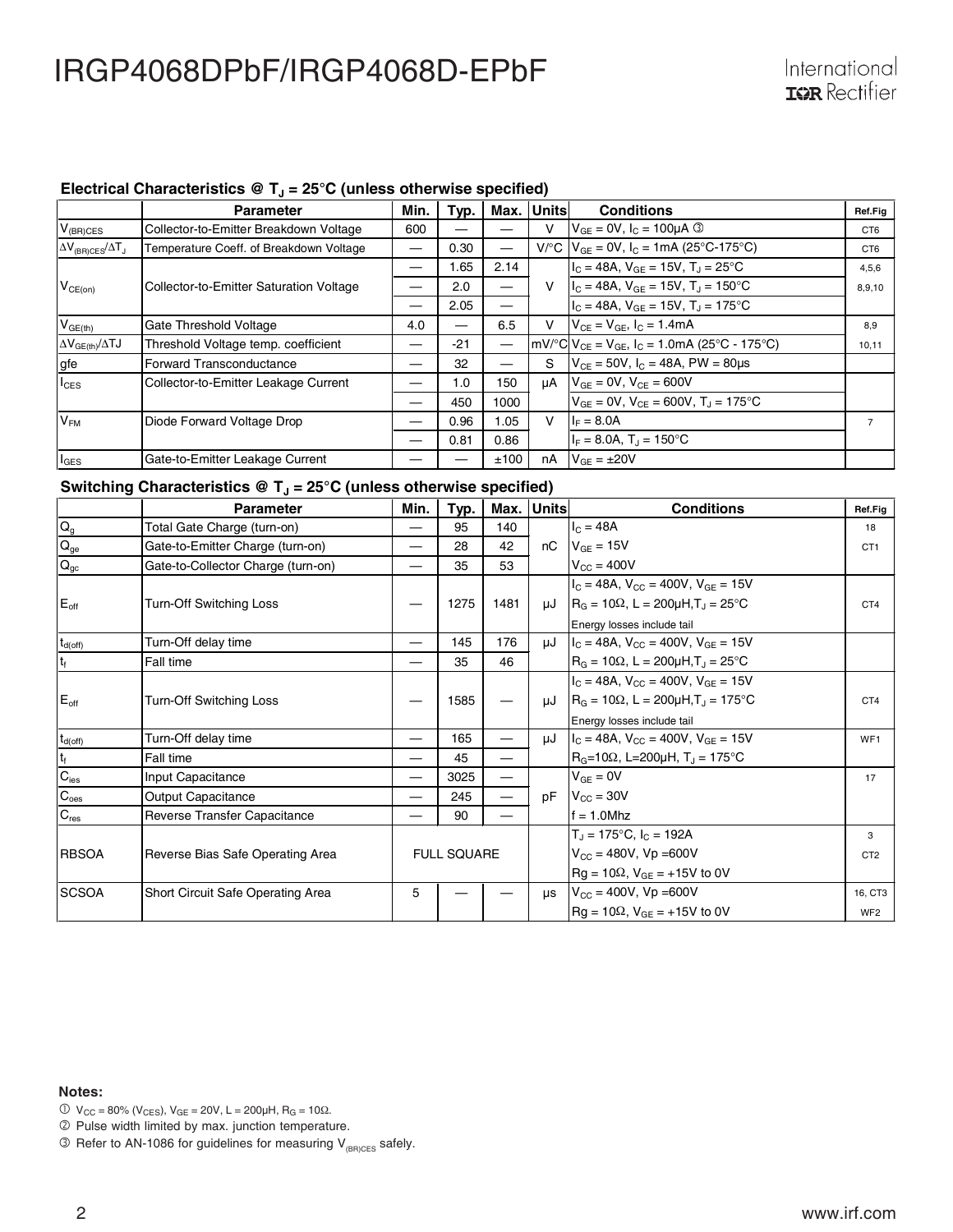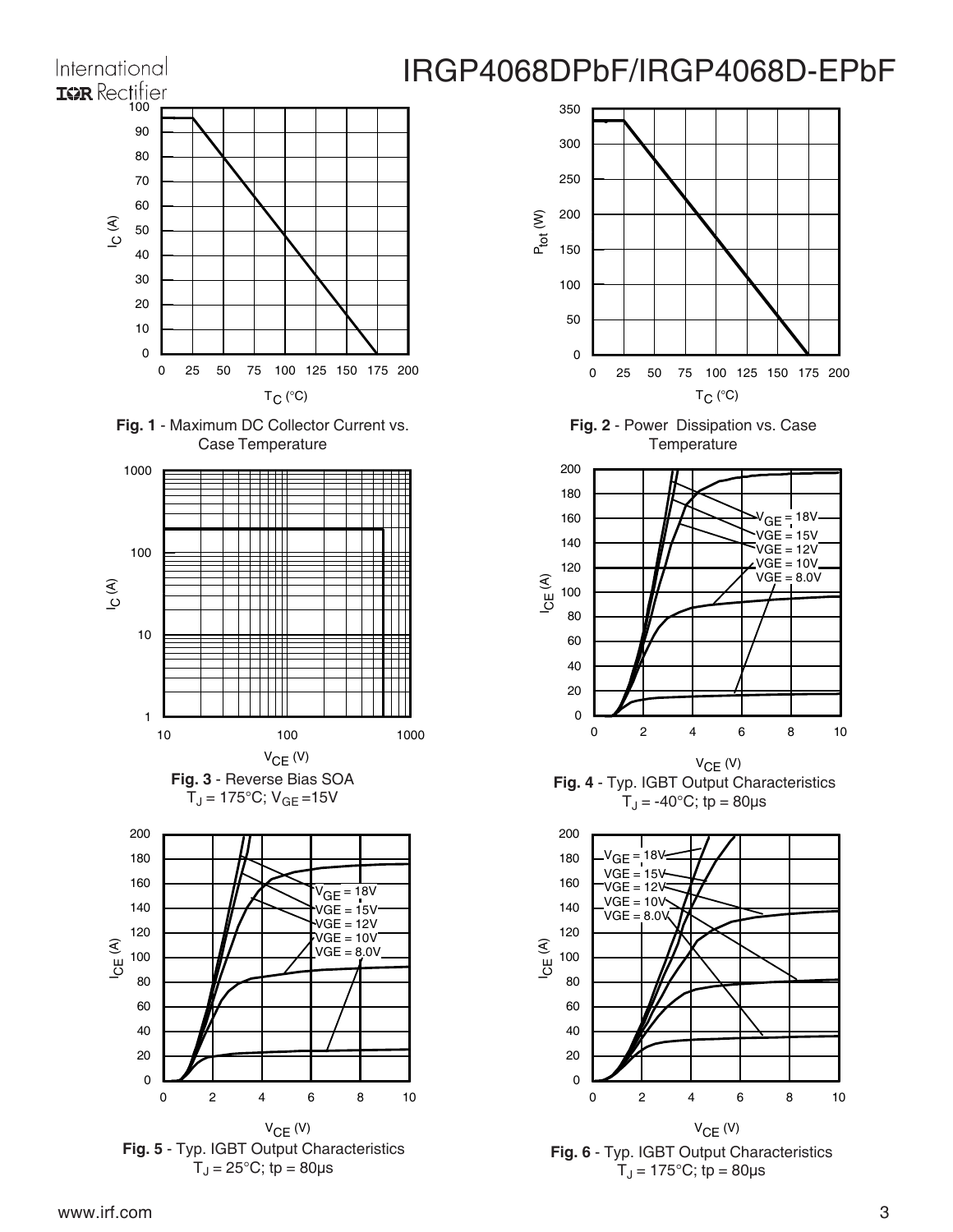## 100 Instantaneous Forward Current - I <sub>F</sub> (A)  $10<sub>o</sub>$ 50°C 25°C  $0.1 \frac{I}{0.4}$ 0.8 1.2<br>Forward Voltage Drop-2 1.6<br>V<sub>FM</sub>(V)









International **ISR** Rectifier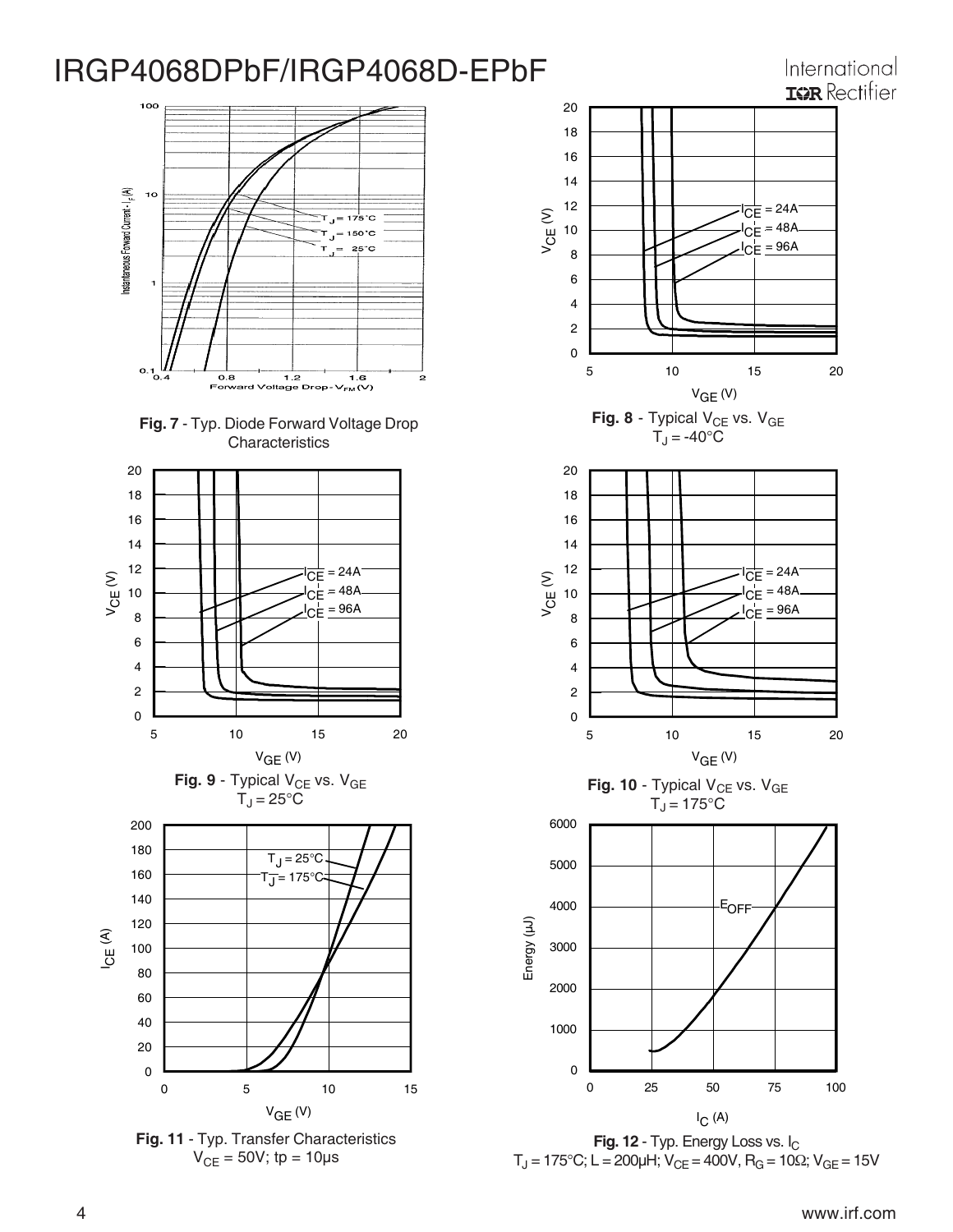



Fig. 18 - Typical Gate Charge vs. V<sub>GE</sub>  $I_{CE} = 48A$ ; L = 600 $\mu$ H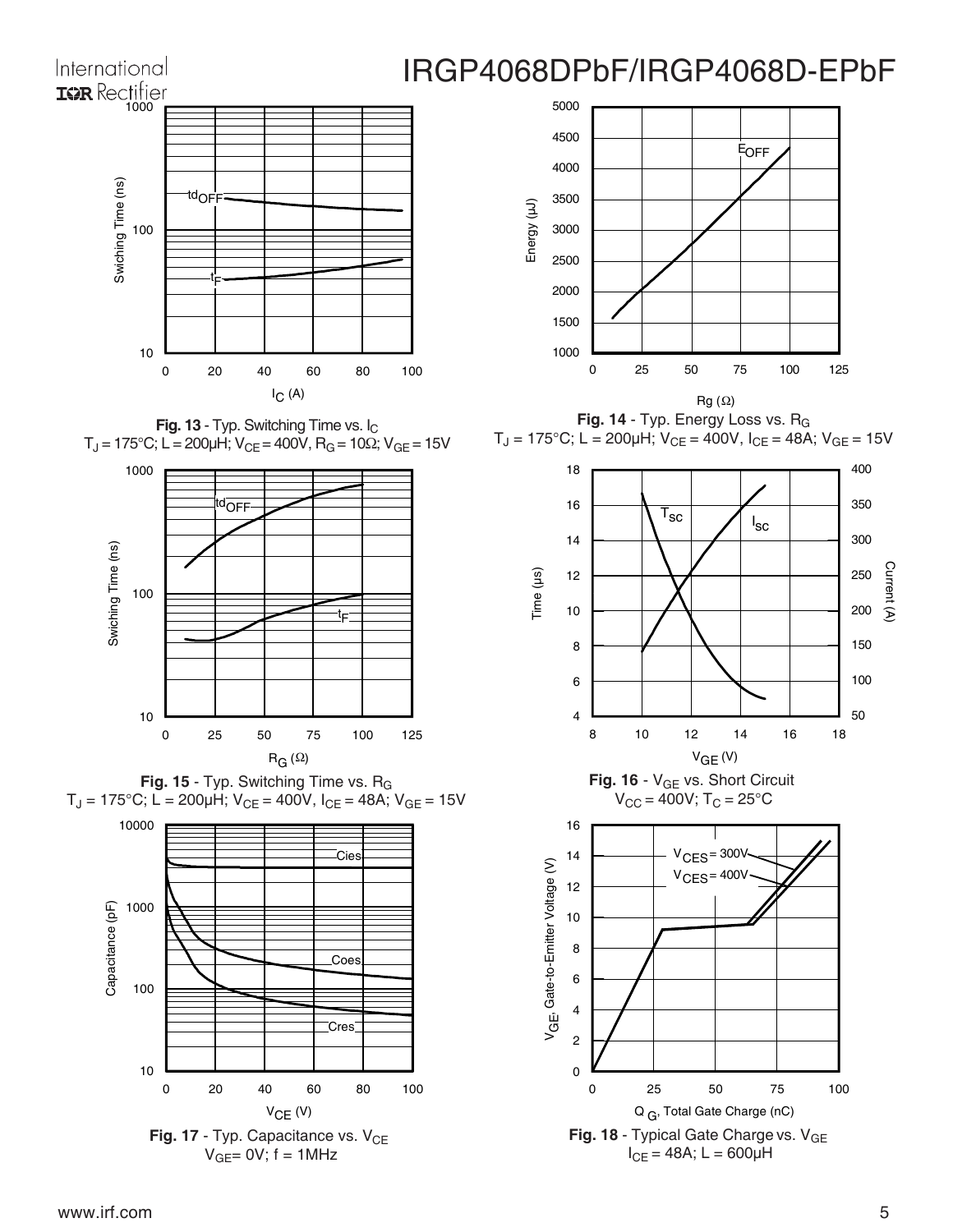





**Fig. 20.** Maximum Transient Thermal Impedance, Junction-to-Case (DIODE)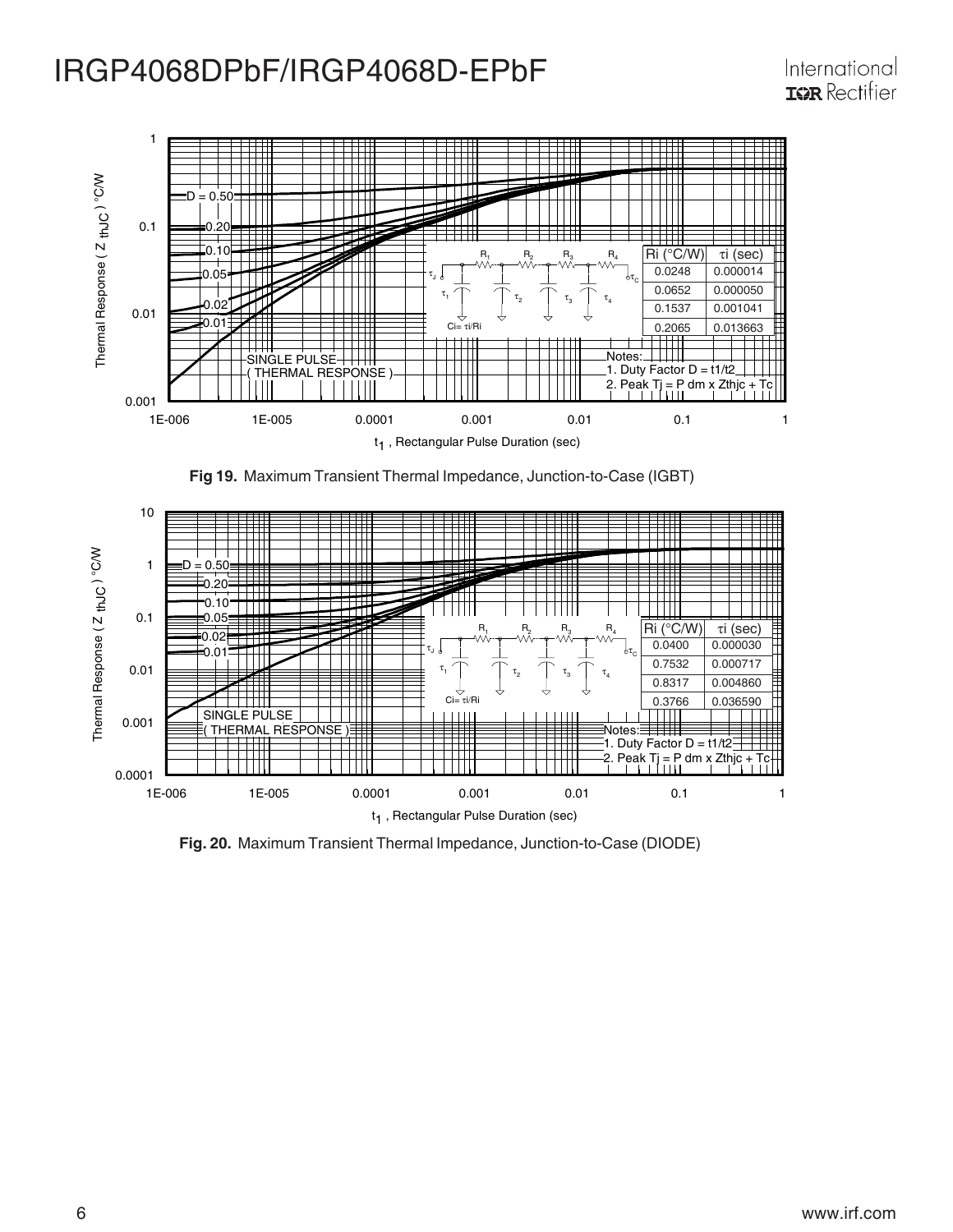

**Fig.C.T.1** - Gate Charge Circuit (turn-off) **Fig.C.T.2** - RBSOA Circuit









**Fig.C.T.5** - Resistive Load Circuit







**Fig.C.T.6** - BVCES Filter Circuit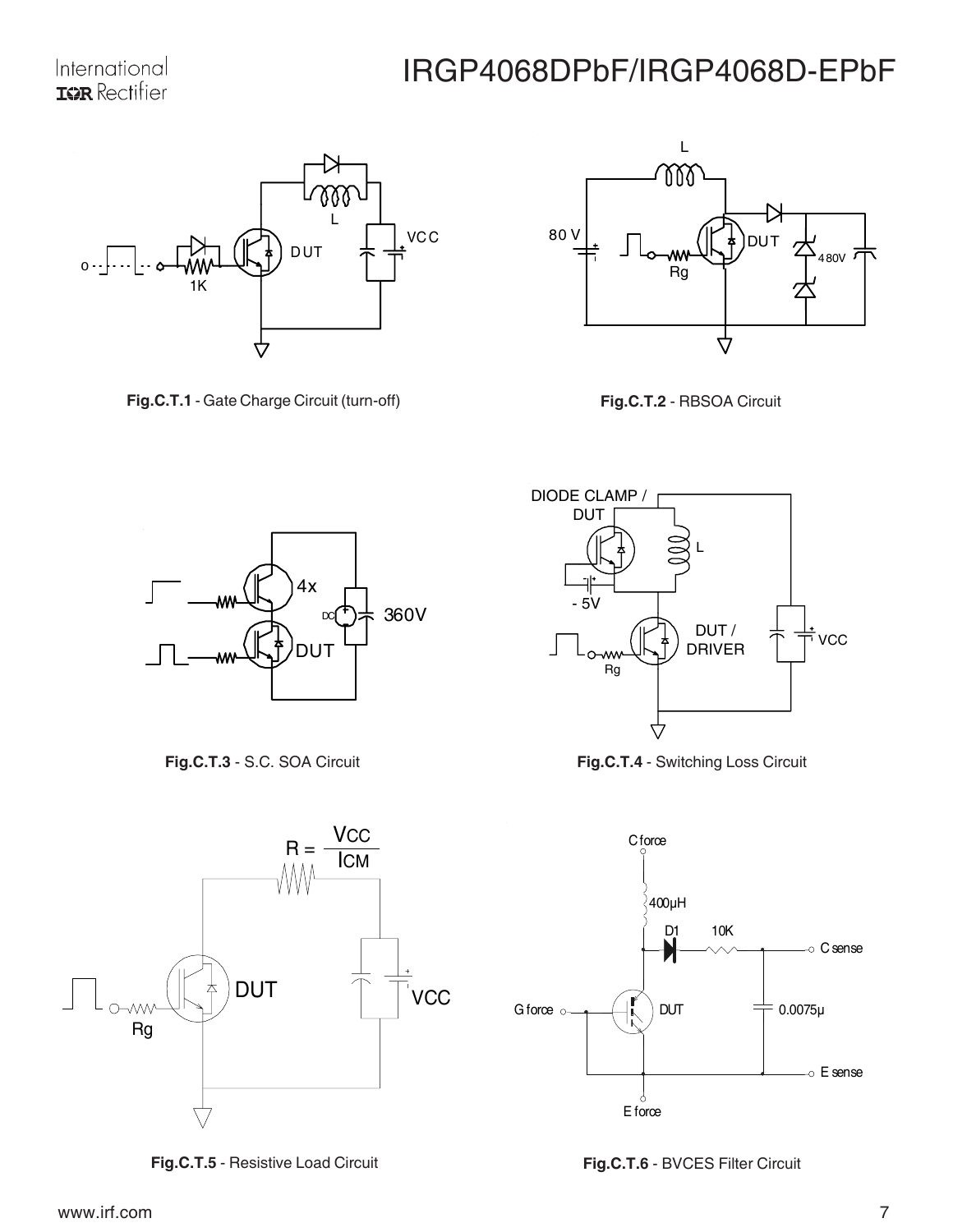





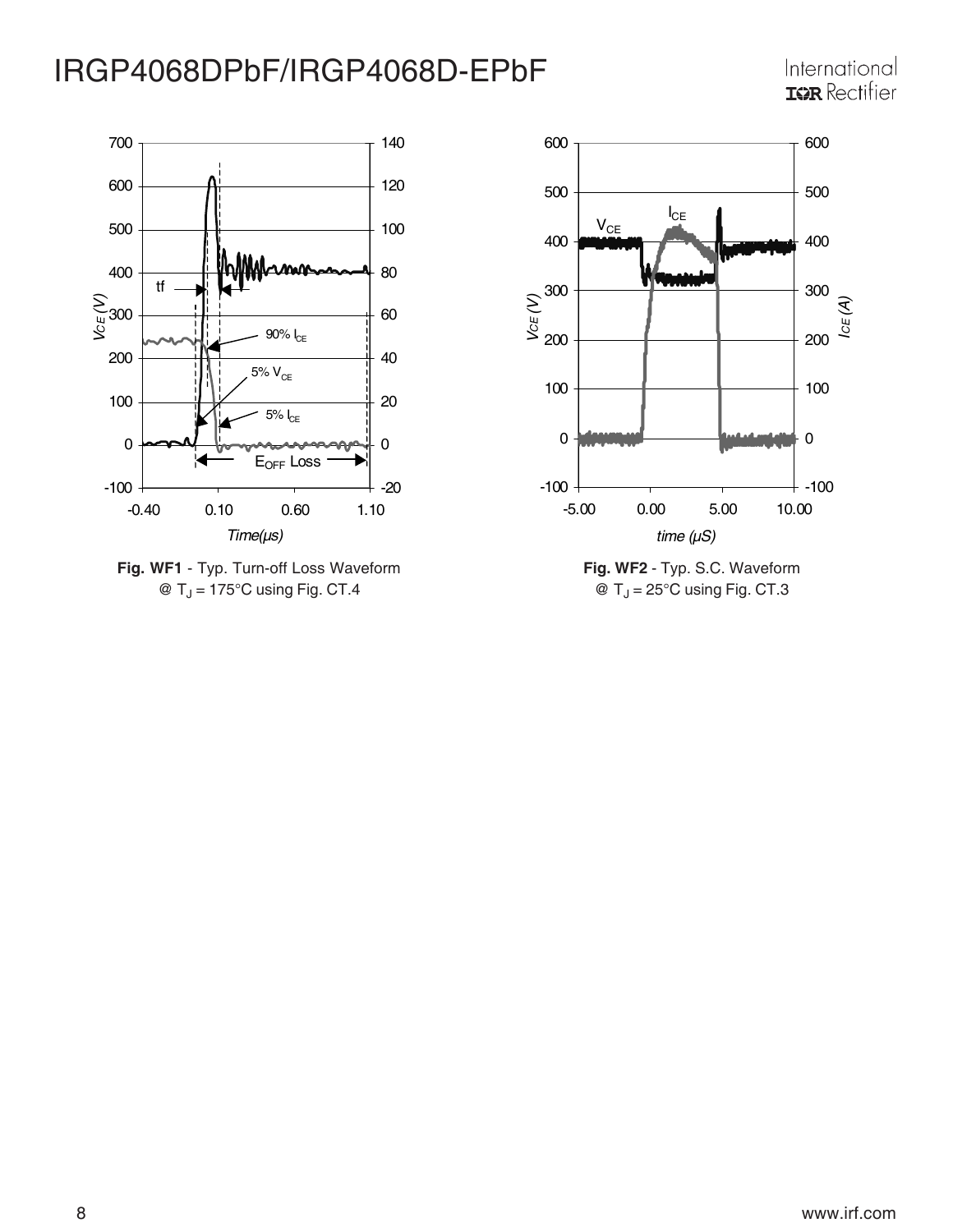### International **IGR** Rectifier

# IRGP4068DPbF/IRGP4068D-EPbF

## TO-247AC Package Outline

Dimensions are shown in millimeters (inches)









- NOTES:
- DIMENSIONING AND TOLERANCING AS PER ASME Y14.5M 1994.  $1<sub>1</sub>$
- DIMENSIONS ARE SHOWN IN INCHES.
- CONTOUR OF SLOT OPTIONAL.
- $\frac{\sqrt{3}}{4}$ DIMENSION D & E DO NOT INCLUDE MOLD FLASH. MOLD FLASH SHALL NOT EXCEED .005" (0.127) PER SIDE. THESE DIMENSIONS ARE MEASURED AT THE OUTERMOST EXTREMES OF THE PLASTIC BODY.
- THERMAL PAD CONTOUR OPTIONAL WITHIN DIMENSIONS D1 & E1.
- LEAD FINISH UNCONTROLLED IN L1.
- Á ØP TO HAVE A MAXIMUM DRAFT ANGLE OF 1.5 ' TO THE TOP OF THE PART WITH A MAXIMUM HOLE DIAMETER OF .154 INCH.
- OUTLINE CONFORMS TO JEDEC OUTLINE TO-247AC.  $\mathbf{R}$

|                | <b>DIMENSIONS</b> |      |              |                    |                |  |
|----------------|-------------------|------|--------------|--------------------|----------------|--|
| SYMBOL         | <b>INCHES</b>     |      |              | <b>MILLIMETERS</b> |                |  |
|                | MIN.              | MAX. |              | MAX.               | <b>NOTES</b>   |  |
| A              | .183              | .209 | 4.65         | 5.31               |                |  |
| A1             | .087              | .102 | 2.21         | 2.59               |                |  |
| A2             | .059              | .098 | 1,50         | 2.49               |                |  |
| b              | .039              | .055 | 0.99         | 1.40               |                |  |
| b1             | .039              | .053 | 0.99         | 1.35               |                |  |
| b2             | .065              | .094 | 1,65         | 2.39               |                |  |
| b3             | .065              | .092 | 1.65         | 2.34               |                |  |
| b4             | .102              | .135 | 2.59         | 3.43               |                |  |
| b5             | .102              | .133 | 2.59         | 3.38               |                |  |
| $\ddot{c}$     | .015              | .035 | 0.38         | 0.89               |                |  |
| c1             | .015              | .033 | 0.38<br>0.84 |                    |                |  |
| D.             | .776              | .815 | 19.71        | 20.70              | 4              |  |
| D <sub>1</sub> | .515              |      | 13.08        |                    | 5              |  |
| D <sub>2</sub> | .020              | .053 | 0.51         | 1.35               |                |  |
| E              | .602              | .625 | 15.29        | 15,87              | $\overline{4}$ |  |
| E1             | .530              |      | 13.46        |                    |                |  |
| E <sub>2</sub> | .178              | .216 | 4,52         | 5.49               |                |  |
| ė              | .215 BSC          |      |              | 5.46 BSC           |                |  |
| Øk             | .010              |      |              | 0.25               |                |  |
| L.             | .559              | .634 | 14.20        | 16,10              |                |  |
| L1             | .146              | .169 | 3.71         | 4.29               |                |  |
| øP             | .140              | .144 | 3.56         | 3.66               |                |  |
| øP1            |                   | .291 |              | 7.39               |                |  |
| Q              | .209              | .224 | 5.31         | 5.69               |                |  |
| S              | .217 BSC          |      |              | 5.51 BSC           |                |  |
|                |                   |      |              |                    |                |  |

#### LEAD ASSIGNMENTS

**HEXFET** 

- $1 GATE$
- 2.- DRAIN<br>3.- SOURCE
- $4 DRAIN$

#### IGBTs, CoPACK

- $1, -$  GATE
- 2. COLLECTOR<br>3. EMITTER
- 4.- COLLECTOR

#### **DIODES**

- 1.- ANODE/OPEN
- $2 CATHODE$
- $3, -$  ANODE

### TO-247AC Part Marking Information



**TO-247AC package is not recommended for Surface Mount Application.**